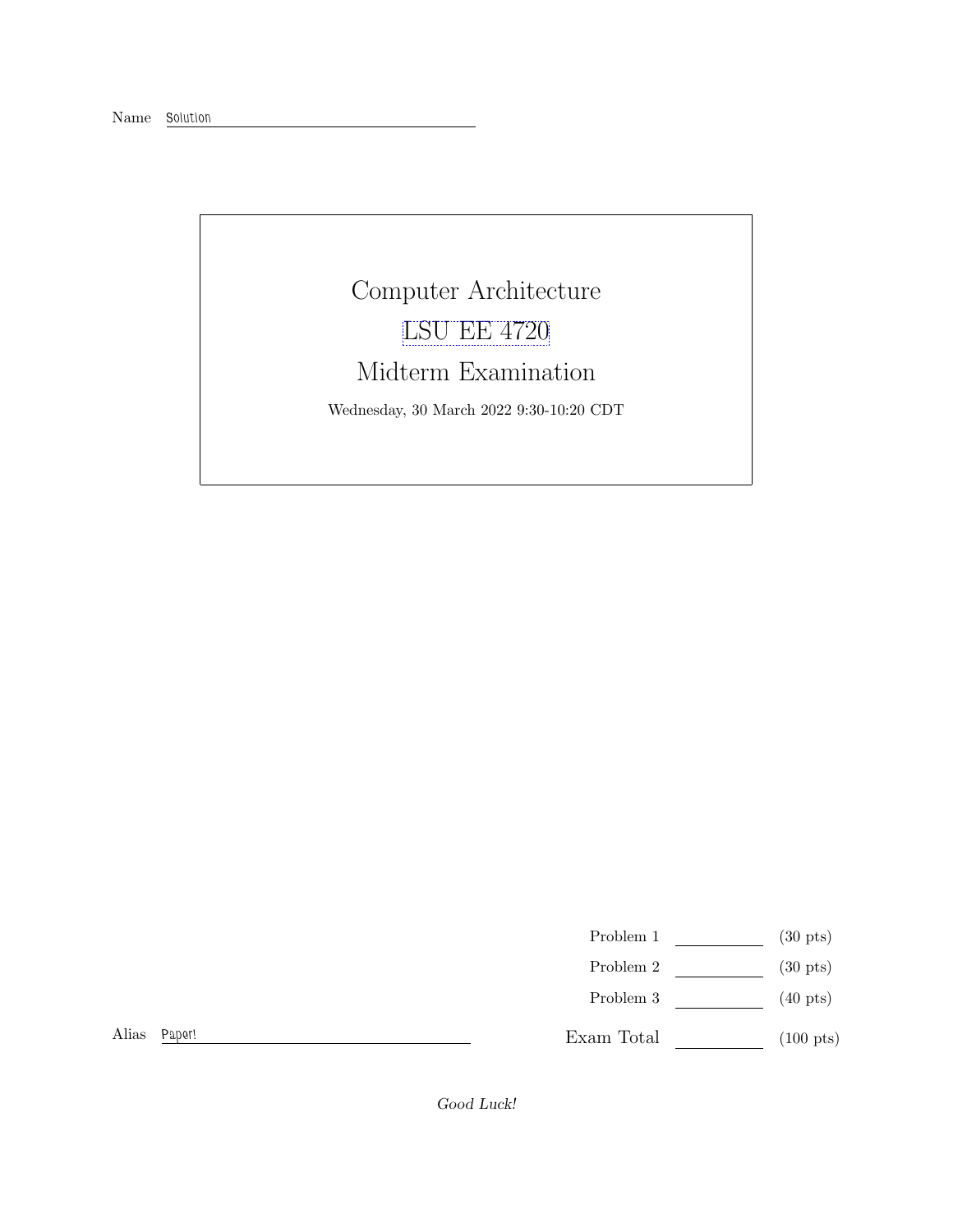Problem 1: [30 pts] The code fragment below is to execute on the illustrated implementation. Show its execution and compute the instruction throughput (IPC) for a large number of iterations. (Note: sh is store half.)



 $\overrightarrow{\bigvee}$  Show execution of code below.

 $\forall$  Mark each input to the rtv mux (in EX)  $\forall$  and by the branch comparison (blue) mux used by the code below.

Solution shown above in green. For the branch the value is taken from the register file in cycle 6, using input 0 of the mux. For the sh the value from WB is used.

 $\triangledown$  Compute instruction throughput (IPC) for a large number of iterations.

As can be seen in the execution below, the first iteration starts in cycle 0 and the second iteration starts in cycle 7. Each iteration consists of 5 instructions and so the instruction throughput is  $\frac{5}{7}$   $\mathrm{insn/cycle.}$ 

| #                                                      | SOLUTION |  |  |                       |  |  |  |                                          |
|--------------------------------------------------------|----------|--|--|-----------------------|--|--|--|------------------------------------------|
| 1w r1, 0(r2)                                           |          |  |  |                       |  |  |  |                                          |
| LOOP: # Cycle                                          |          |  |  |                       |  |  |  | 0 1 2 3 4 5 6 7 8 9 10 11 12 13 14 15 16 |
| addi $r2$ , $r2$ , 4 IF ID EX ME WB                    |          |  |  |                       |  |  |  | # 1st Iteration                          |
| sh $r1$ , $-2(r2)$ IF ID EX ME WB                      |          |  |  |                       |  |  |  |                                          |
| $1w r3, -4(r2)$<br>IF ID EX ME WB                      |          |  |  |                       |  |  |  |                                          |
| bne $r3, r1, L00P$                                     |          |  |  | IF ID $---> EX ME WB$ |  |  |  |                                          |
| $1w$ r1, $0(r2)$                                       |          |  |  | IF $--->$ ID EX ME WB |  |  |  |                                          |
| LOOP: # Cycle 0 1 2 3 4 5 6 7 8 9 10 11 12 13 14 15 16 |          |  |  |                       |  |  |  |                                          |
| addi r2, r2, 4                                         |          |  |  |                       |  |  |  | IF ID EX ME WB # 2nd Iteration           |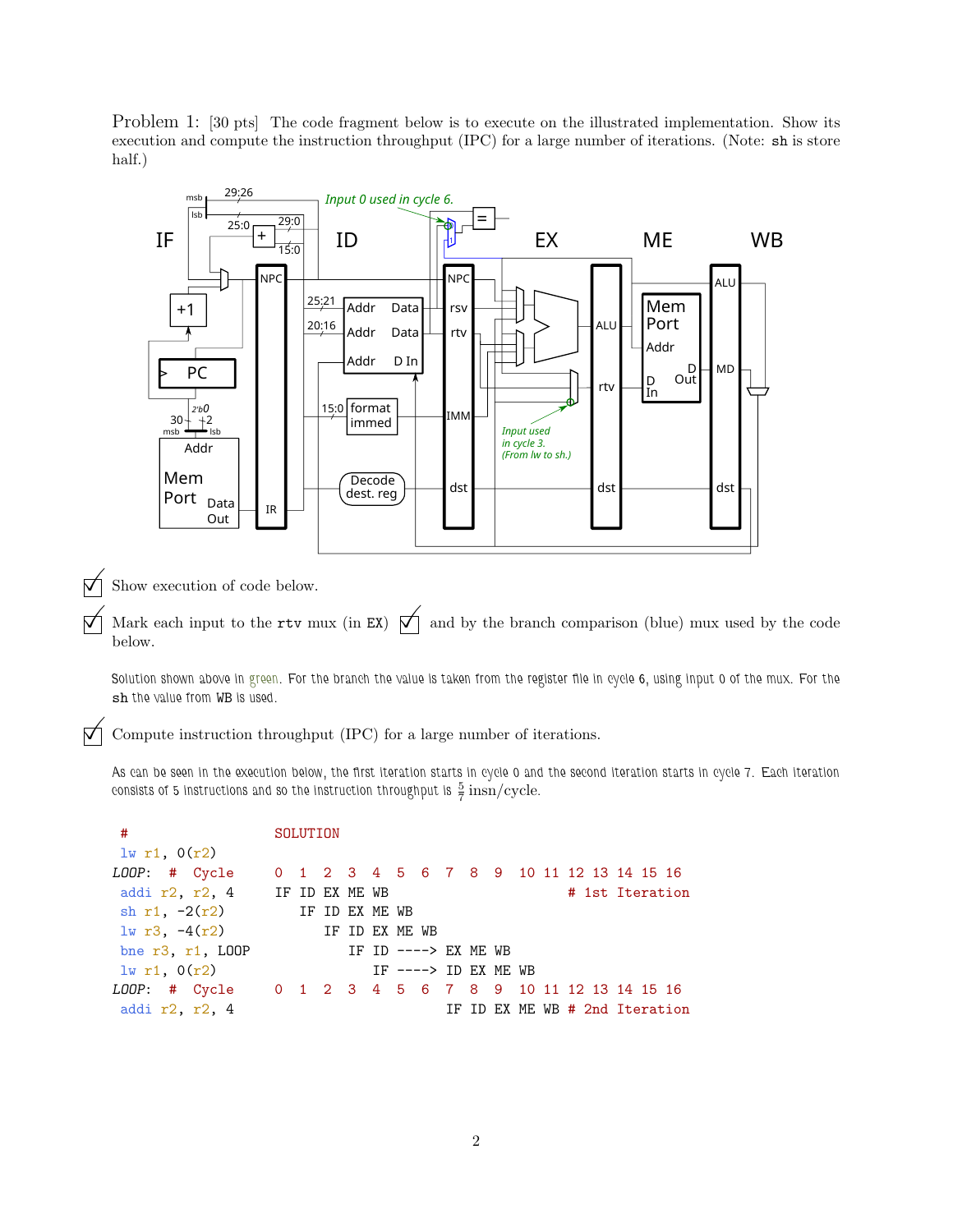Problem 2: [30 pts] Appearing below (and larger on the next page) is a MIPS implementation based on the solution to Homework 4 Problem 2, in which control logic for a branch bypass was designed. The diagram includes a Stall signal in the lower right. Add control logic to set the stall signal to 1 when a beq needs to stall due to a dependence that can't be bypassed.

Appearing below are some code fragments. Complete executions are shown for the first two, in the others the executions are incomplete. The control logic should work with these code fragments. It may be helpful to complete the executions.



Use next page for solution.

| # Cycle<br>addi $r1$ , $r2$ , 3 IF ID<br>beq r1, r4, TARG<br>nop                                                        |       | IF       | EX<br>ID<br>IF | МE<br>$\rightarrow$<br>$\rightarrow$ | WB<br>ЕX<br>ID            | ME<br>ЕX | WB<br>МE | WB       |    | 0 1 2 3 4 5 6 7 8 Frag A |  |                                              |
|-------------------------------------------------------------------------------------------------------------------------|-------|----------|----------------|--------------------------------------|---------------------------|----------|----------|----------|----|--------------------------|--|----------------------------------------------|
| # Cycle<br>addi $r1$ , $r2$ , 3 IF ID<br>beg r4, r1, TARG<br>nop                                                        |       | IF       | EX<br>ID<br>IF | ME                                   | WB<br>-----> EX<br>-----> | ID       | ME<br>ΕX | WB<br>ME | WB | 0 1 2 3 4 5 6 7 8 Frag B |  |                                              |
| # Cycle<br>$1w$ r1, $0(r2)$<br>beg r1, r4, TARG<br>nop                                                                  | IF ID | IF       | ID             | $IF$ -----> $ID$                     | -----> EX                 |          | ME<br>EX | WB<br>ME | WB | 0 1 2 3 4 5 6 7 8 Frag C |  | EX ME WB # Execution below part of solution. |
| # Cycle<br>$\exists w \text{ r1, } 0(r2)$ IF ID EX ME WB # Execution below part of solution.<br>beq r4, r1, TARG<br>nop |       | IF       | ID             | IF $--->$ ID                         | -----> EX                 |          | ME<br>ЕX | WB<br>ME | WB | 0 1 2 3 4 5 6 7 8 Frag D |  |                                              |
| 0 1 2 3 4 5 6 7 8 Frag E<br># Cycle<br>1w r9, 0(r2)<br>beq r1, r4, TARG<br>nop                                          | IF    | ID<br>IF | ЕX<br>ID<br>ΙF | ME<br>ЕX<br>ID                       | $WB$ #<br>МE<br>ЕX        | WB<br>ME | WB       |          |    |                          |  | Execution below part of solution.            |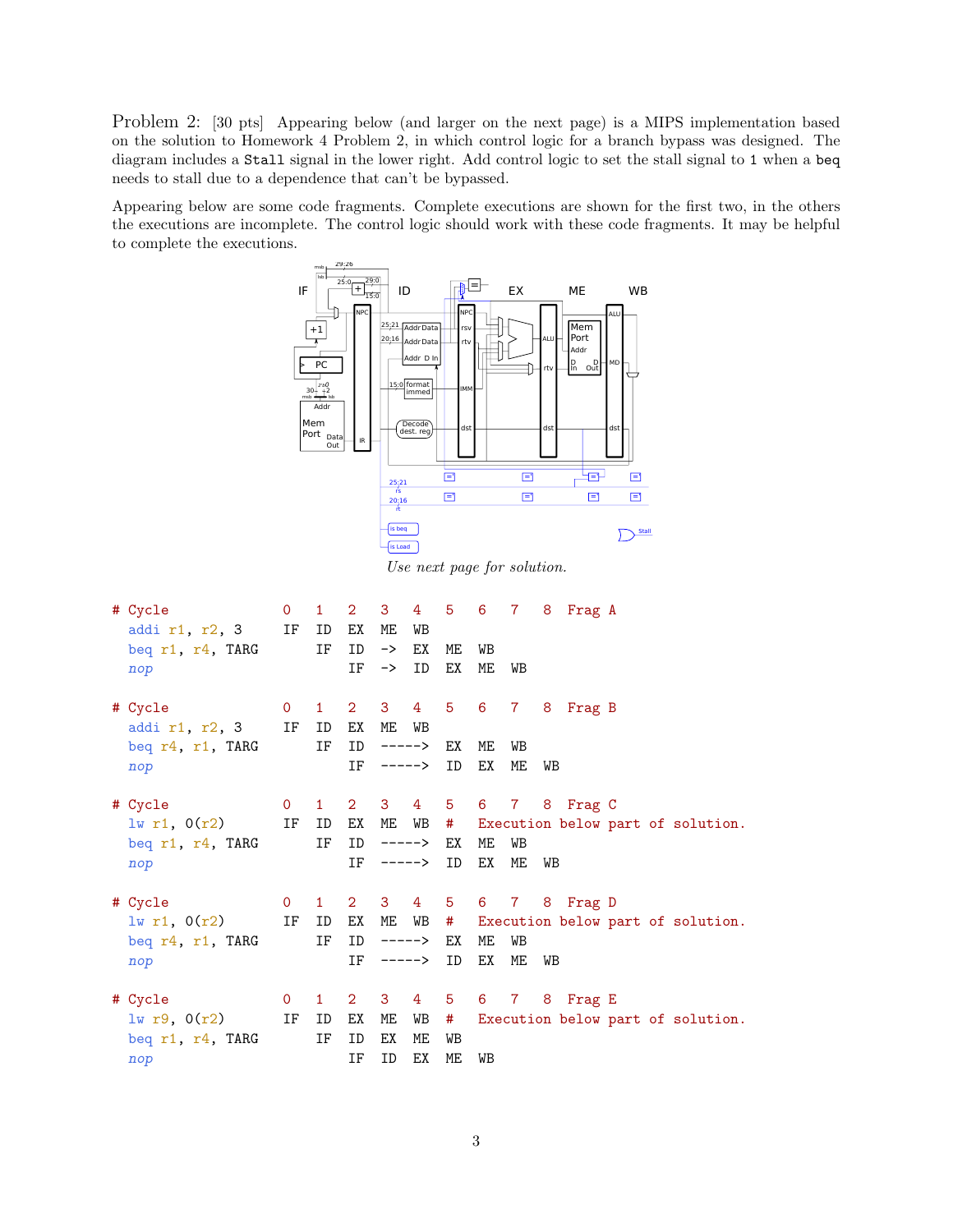$\Box$  Design control logic to generate the stalls for a beq. Show connections to the input of the OR gate on the lower right.  $\Box$  Make sure that the logic handles the cases above and for similar situations.  $\Box$  Use as  $\sqrt{\phantom{a}}$  Make sure that the logic handles the cases above and for similar situations.  $\sqrt{\phantom{a}}$  Use as many or as few comparison units,  $| =' |$ , as you need.

The solution appears below. The branch can't bypass anything in EX, and so logic in EX checks for a dependence with the branch rs or rt sources. Examples of such a stall are Frag A and Frag B in cycle 2. A branch can't bypass from ME to its rs if the instruction in ME is a load. An example of such a stall is Frag C in cycle 3. The logic shown in purple checks for this case. This logic needs to know whether a load instruction is in ME, and it does so using a new 1d pipeline latch which carries the output of the is Load through the pipeline. The branch needs to stall if there is an  $rt$  dependence with any instruction in ME. An example is Frag D cycle 3. In all cases the logic checks whether there is a branch in ID. Otherwise the logic would stall non-branch instructions.

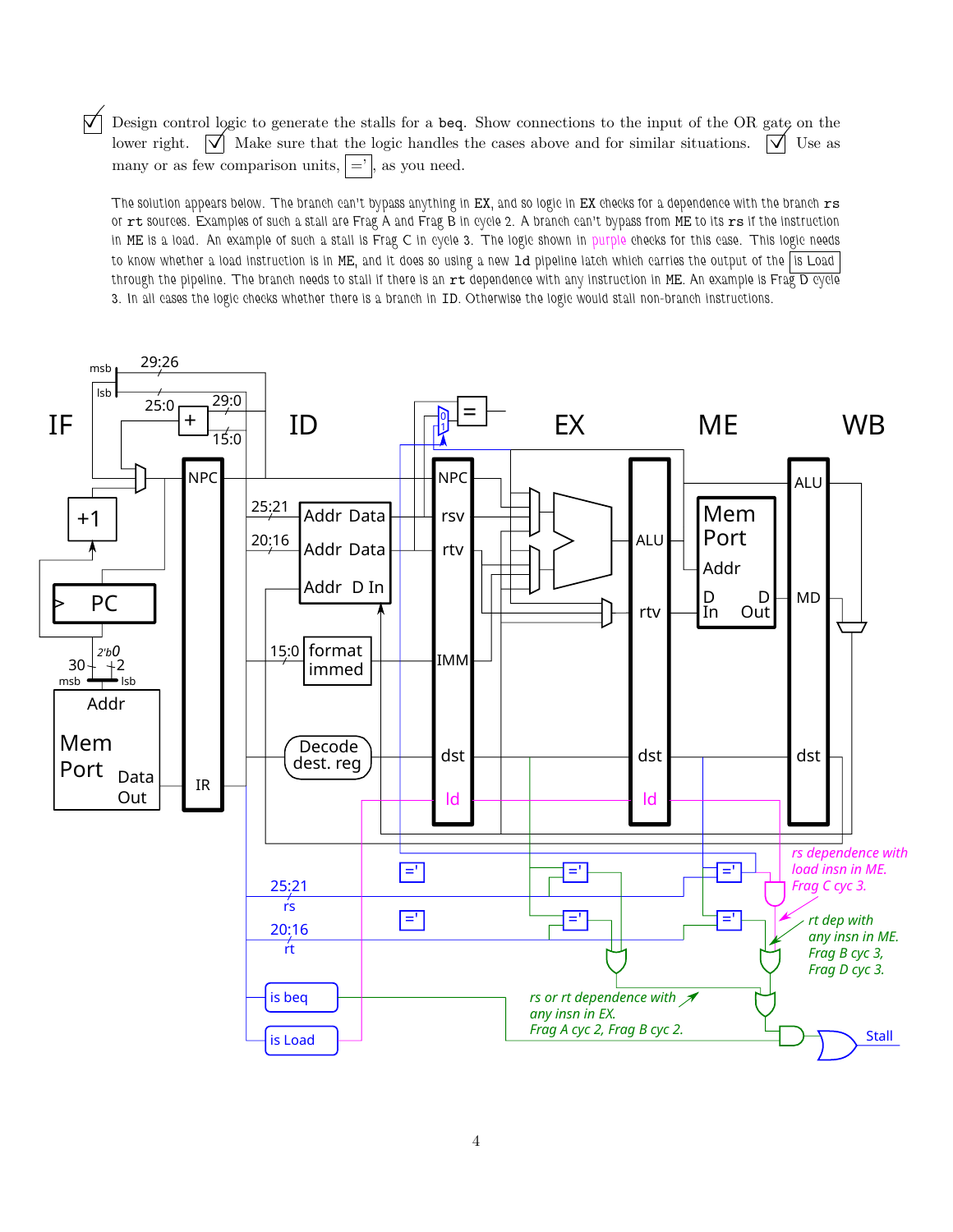Problem 3: [40 pts] Answer each question below.

(a) The MIPS code below loads, stores, and loads again. The two sets of tables further below show the contents of memory before and after the code executes. Numbers in the table are hexadecimal. The code runs on a big-endian system.

```
# Initially r2 = 0x1200
LOOP:
lw r1, 0(r2)
sb r1, 1(r2)
lw r3, 0(r2)
bne r1, r3, LOOP
 addi r2, r2, 4
```
 $\mathcal{M}$  Modify the After column so that it shows the contents of memory after the code executes.

Solution appears below, emphasized with  $\rightarrow$  arrows  $\leftarrow$ .

|         | <b>Before</b> |         | After                           |  |
|---------|---------------|---------|---------------------------------|--|
| Memory  | Memory        | Memory  | Memory                          |  |
| Address | Contents      | Address | Contents                        |  |
| 0x1200  | 0xa0          | 0x1200  | 0xa0                            |  |
| 0x1201  | 0xa1          | 0x1201  | $\rightarrow$ 0xa3 $\leftarrow$ |  |
| 0x1202  | 0xa2          | 0x1202  | 0xa2                            |  |
| 0x1203  | 0xa3          | 0x1203  | 0xa3                            |  |
| 0x1204  | 0xa4          | 0x1204  | 0xa4                            |  |
| 0x1205  | 0xa5          | 0x1205  | $\rightarrow$ 0xa7 $\leftarrow$ |  |
| 0x1206  | 0xa6          | 0x1206  | 0xa6                            |  |
| 0x1207  | 0xa7          | 0x1207  | 0xa7                            |  |

 $\overrightarrow{M}$  Modify one row in the Before column below so that the code above executes just one iteration.

|         | Before                          |         | After    |
|---------|---------------------------------|---------|----------|
| Memory  | Memory                          | Memory  | Memory   |
| Address | Contents                        | Address | Contents |
| 0x1200  | 0xa0                            | 0x1200  | 0xa0     |
| 0x1201  | $\rightarrow$ 0xa3 $\leftarrow$ | 0x1201  | 0xa1     |
| 0x1202  | 0xa2                            | 0x1202  | 0xa2     |
| 0x1203  | 0xa3                            | 0x1203  | 0xa3     |
| 0x1204  | 0xa4                            | 0x1204  | 0xa4     |
| 0x1205  | 0xa5                            | 0x1205  | 0xa5     |
| 0x1206  | 0xa6                            | 0x1206  | 0xa6     |
| 0x1207  | 0xa7                            | 0x1207  | 0xa7     |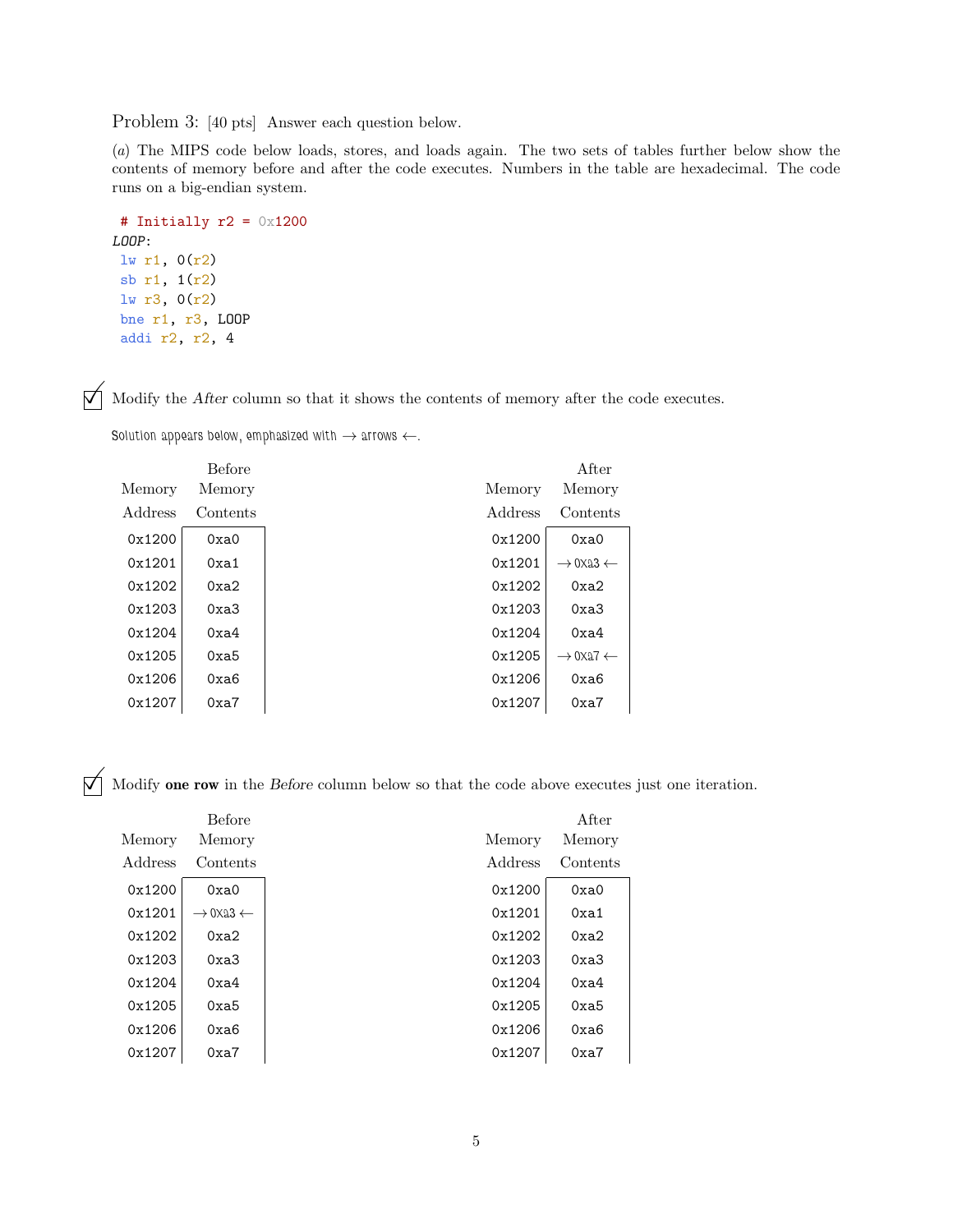(b) Show the encoding of each MIPS instruction below. (That is, show the layout of the 32 bits in the instruction.) Fill fields with numeric values whenever possible, such as for register numbers and immediate values. For unknown opcodes and func field values show some kind of name.

Show encoding of: lw r1, 2(r3). Solution: Opcode  $23_{16}$ 31 26 RS 3 25 21 RT 1 20 16 15 0 Immed 2 Show encoding of: xor r4, r5, r6. Solution: Opcode  $0_{16}$ 31 26 25 21 RS 5 RT 6 20 16 RD 4 15 11 SA  $\vert$ 10 6 Function  $26_{16}\,$ 4 0 Show encoding of: addi r7, r8, 9. Solution: Opcode  $8_{16}$  $\frac{1}{26}$   $\frac{1}{25}$ RS 8 25 21 20 16 RT  $\begin{array}{c|c} 7 & 15 \end{array}$ Immed 9  $15$  0 (c) Arm A32 is a 32-bit ISA, Arm A64 (Aarch64) is a 64-bit ISA.

 $\triangledown$  What does the *n* in *n*-bit ISA refer to?

Full-Credit Answer: It refers to the number of bits in a memory address.

Discussion: Memory addresses, of course, are what are used by instructions such as MIPS instruction  $1w$  r1,2(r3). For this instruction the memory address is r3+2. In 32-bit versions of MIPS (including the default MIPS used in classroom examples) that address is 32 bits. In MIPS64 the address would be 64 bits.

For those that already know the difference between a virtual address and a physical address, the  $n$  is the number of bits in a virtual address.

Name an application or kind of device for which a 32-bit ISA has an advantage, and  $\vert \nabla \vert$  describe the advantage.

Full-Credit Answer: An embedded processor controlling a simple device, such as a coffee maker. In these devices a less-expensive 32-bit processor makes sense because the processor is a big chunk of the cost and the large address space of a 64-bit processor is not needed.

 $\nabla$  Name an application or kind of device for which a 64-bit ISA is a requirement or a big advantage, and  $\nabla$ describe the requirement/advantage.

One which needs to access more than  $2^{32}$  bytes of data. With 64-bit addresses this can easily be done. Though accessing this much data using 32-bit addresses is possible, it is extremely tedious.